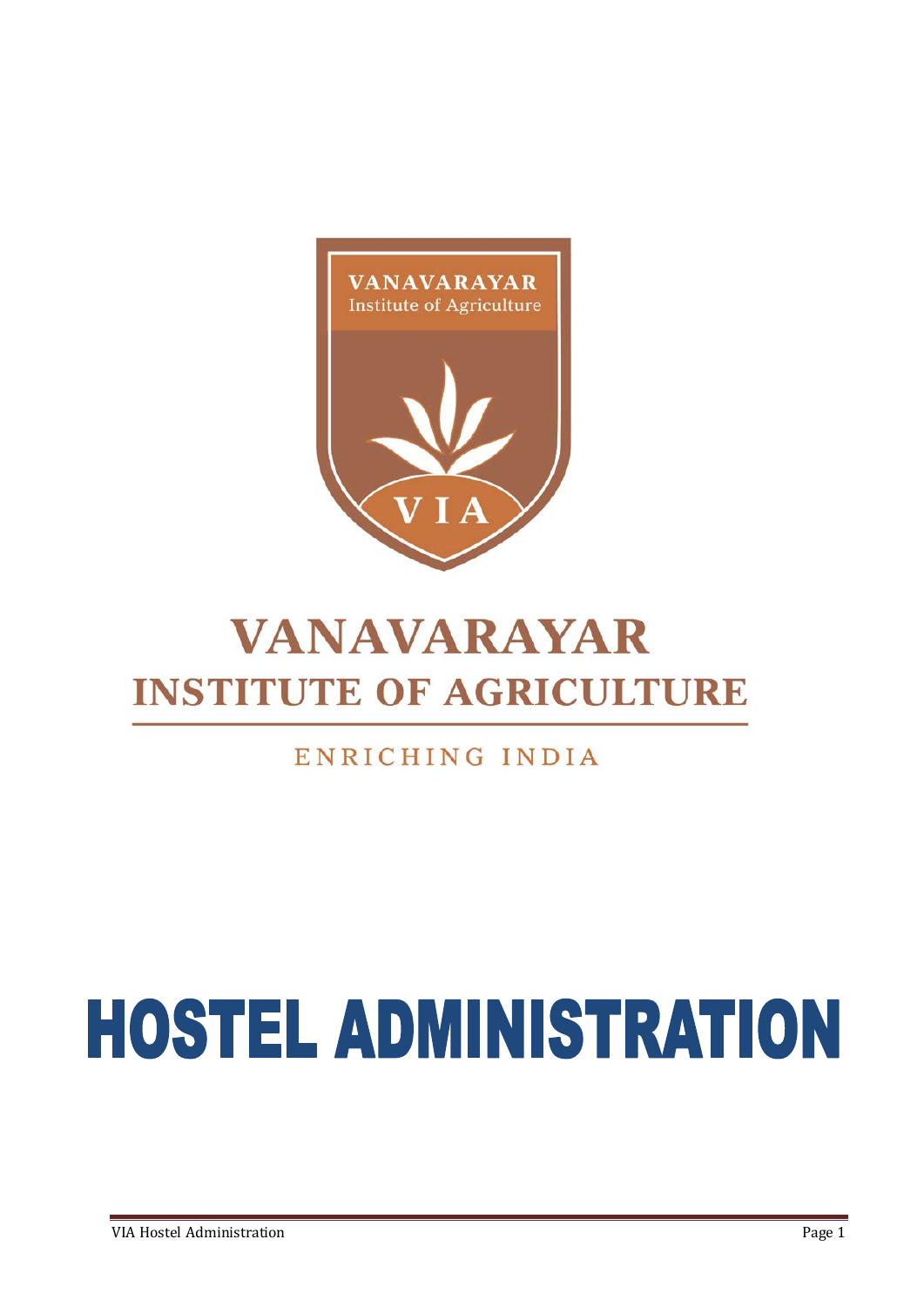| <b>S. NO.</b>  | <b>CONTENTS</b>                          | PAGE NO. |
|----------------|------------------------------------------|----------|
| 01             | <b>HOSTEL ADMINISTRATION</b>             | 04       |
| 02             | <b>ACCOMMODATION</b>                     | 05       |
| 03             | <b>ALLOTMENT OF ROOMS</b>                | 06       |
| 04             | <b>CODE OF CONDUCT</b>                   | 07       |
| 0 <sub>5</sub> | <b>GUESTS AND VISITORS</b>               | 09       |
| 06             | DISCIPLINARY MEASURES                    | 10       |
| 07             | <b>RESPONSIBILITIES OF RESIDENTS</b>     | 11       |
| 08             | <b>HOSTEL FEES</b>                       | 12       |
| 09             | <b>MESS FUNCTIONING</b>                  | 13       |
| 10             | <b>MESS RULES</b>                        | 14       |
| 11             | <b>HOSTEL AMENITIES</b>                  | 15       |
| 12             | <b>HOSTEL ADMISSION PROCESS</b>          | 16       |
| 13             | ANNEXURE I - HOSTEL ADMISSION FORM       | 17       |
| 14             | ANNEXURE II – AFFIDAVIT BY STUDENT       | 18       |
| 15             | ANNEXURE III – AFFIDAVIT BY PARENT       | 19       |
| 16             | <b>ANNEXURE IV - MEDICAL CERTIFICATE</b> | 20       |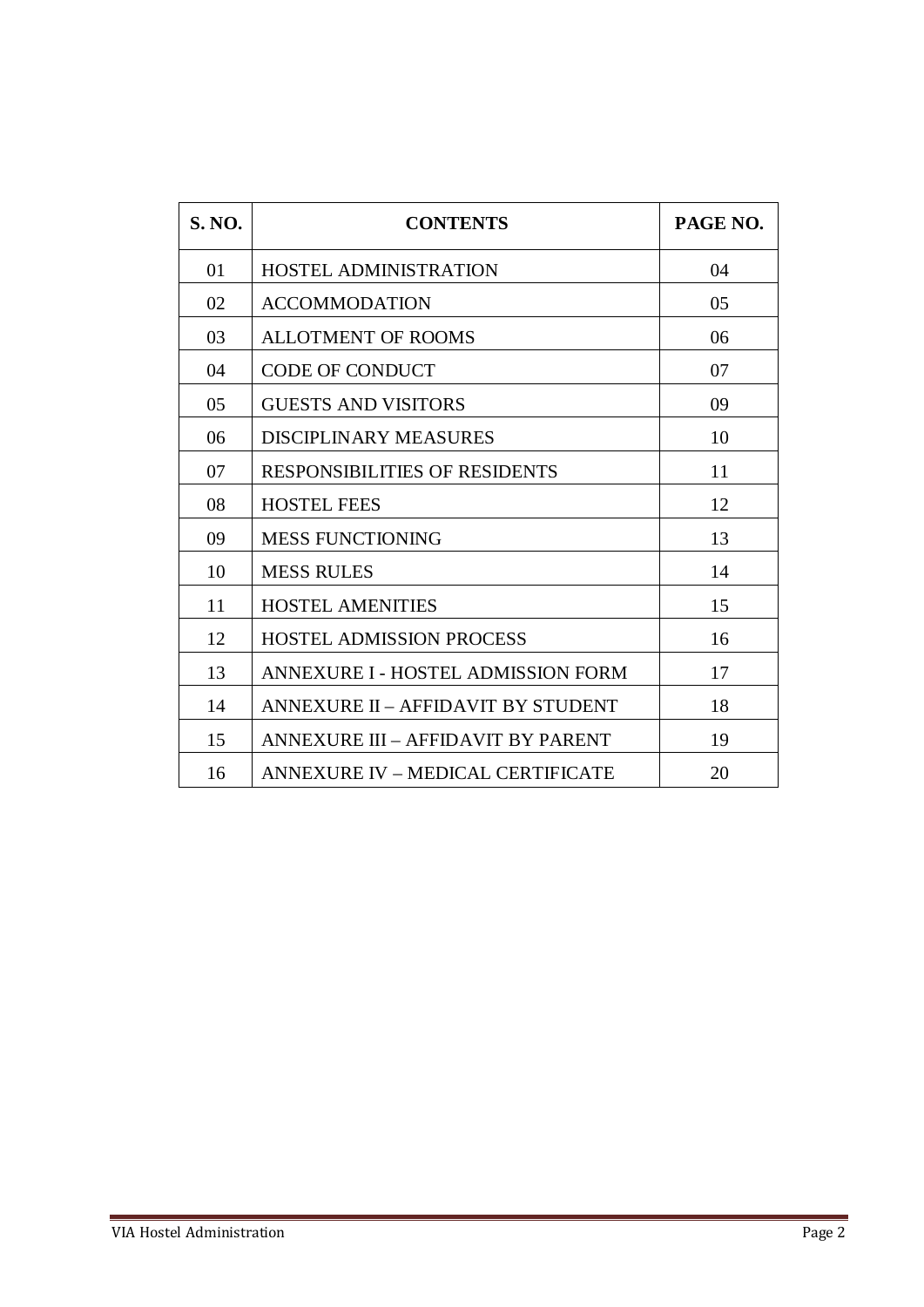#### **1. HOSTEL ADMINISTRATION**

- The following officers/staff constitute the Hostel administration:
- Warden
- **Deputy Warden**
- Residential Students counselor
- Mess Manager

■ Residential Tutor

- Student Hostel/Mess Committee
- \* The Warden is the senior faculty of the Institute who looks after the day-to-day functioning of the hostel.
- **Deputy Warden** will assist the Warden on day-to-day hostel management activities.
- \* The **Resident Tutor** is in-charge for the hostel block/wing has to authorize all student requests. Each hostel is supervised and managed by the **Resident Tutor** who will be available in the hostel, full-time. He will be assisted by the Student Hostel Committee members.
- Each mess is administered by the **Mess Manager** along with the Student Mess Committee members.
- The **Residential Student Counselor** may be approached by the students for career and well-being counseling.
- The students can approach any of the above officers for help, guidance and grievance redressal.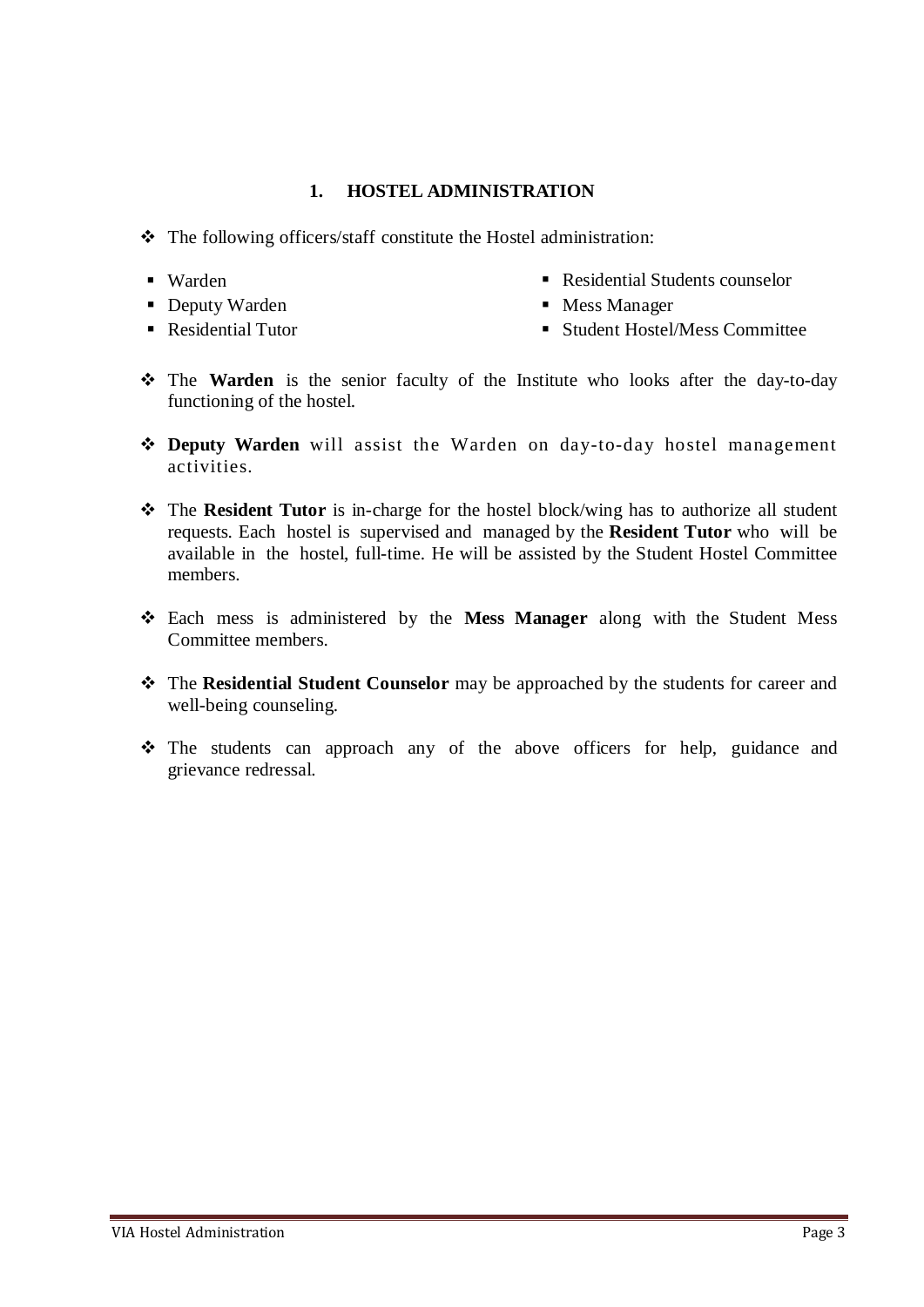#### **2. ACCOMMODATION**

- Hostel accommodation is available to a student, who is a bonafide student of VIA. Any student who is removed from the Rolls of college will automatically cease to be a member of the hostel.
- Admission to college is not a right for admission in to the hostels and will be subject to payment of all dues and good conduct.
- No student will have a right to occupy a room during vacation. However he/she may be permitted to stay on request, if he/she is doing any course work / project work / Institute work / Hostel work. The request must be submitted to the Warden through Co-ordinator, who may approve it based on merits.
- Students must vacate the hostel at the end of the academic year. Fresh admission is to be sought for the next academic year and will be allotted based on the feedback obtained from the respective Residential Tutor about the student's conduct in the hostel during his/her stay.
- Students who have serious discipline issues against them may not be considered for hostel accommodation during subsequent academic years.
- Students who have communicable disease will not be considered for accommodation.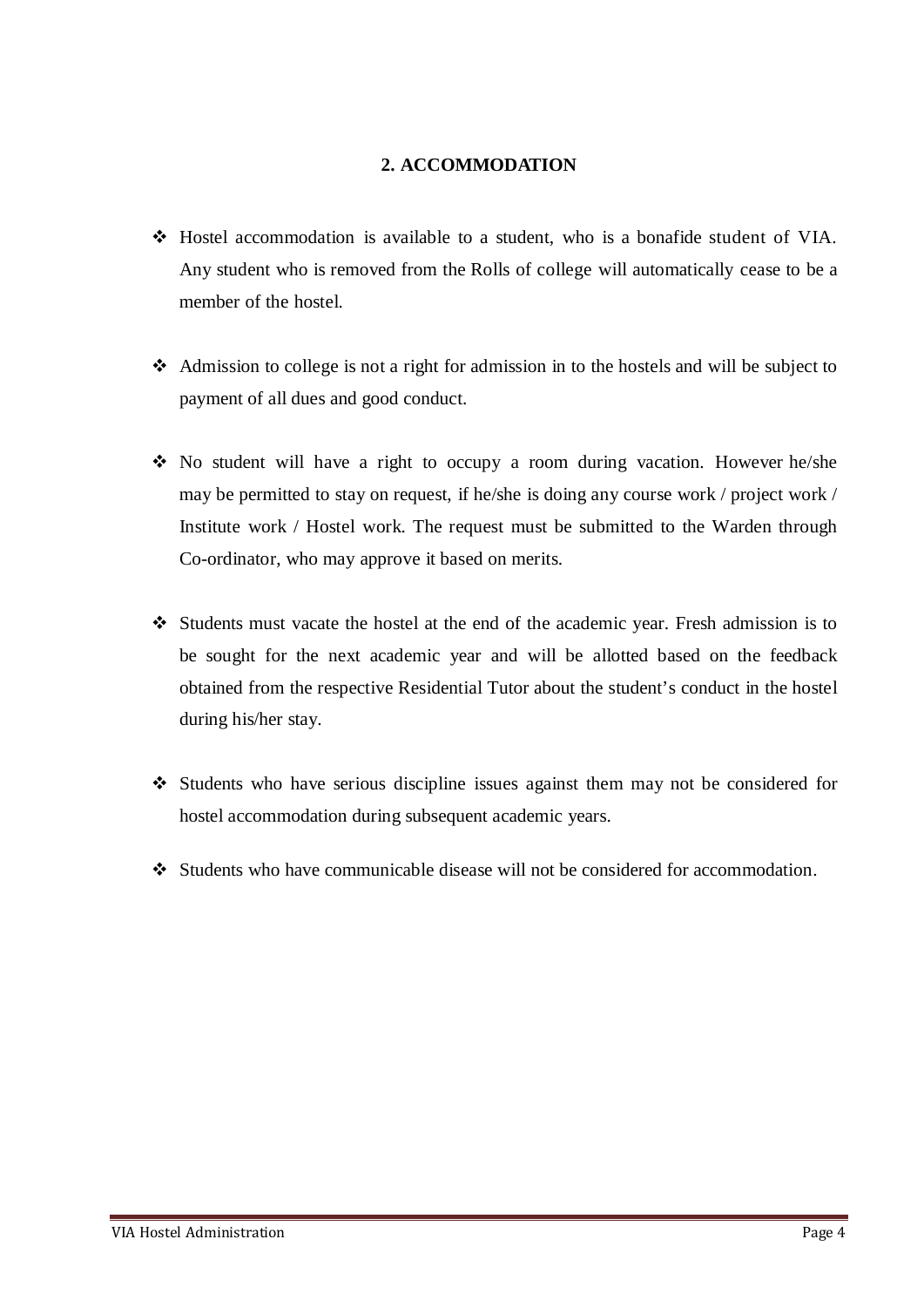#### **3. ALLOTMENT OF ROOMS**

- $\triangleleft$ . At the time of admission of a student into the hostel and at the beginning of every year, each resident is required to submit a duly completed **Hostel Admission Form**. Any change of address / telephone number of the parent / local guardian, at any point of time, has to be intimated to the hostel office in writing.
- The failed students have no eligibility to occupy the rooms in the Hostel for the completion of the failed subjects. Students after registration should report to the warden who will assign rooms. Allotment of rooms will be done in alphabetical order.
- The Hostel administration will generally provide for each occupant one cot, table, chair and book rack. On arrival a student will report to the Residential students counselor and will take possession of the room after signing the inventory of the furniture, electrical and other items in the room.
- \* Room once allotted to a student for an academic year will not be changed, except on special situations with the permission of warden.
- The Hostel administration, in case of shortage of rooms, can allot more than the normal capacity of the room.
- $\div$  If the Hostel administration finds that any hostel resident is not eligible for hostel accommodation and is residing in the hostel without due permission from the warden, suitable disciplinary action will be initiated against such illegal occupants.
- $\div$  Before vacating the rooms, the electrical installations and furniture should be handed over intact, to the Residential Students Counselor. The student should fill up the Clearance Form and submit to the Residential Students Counselor, who will inspect the room for being clean before signing it and submitting to the warden.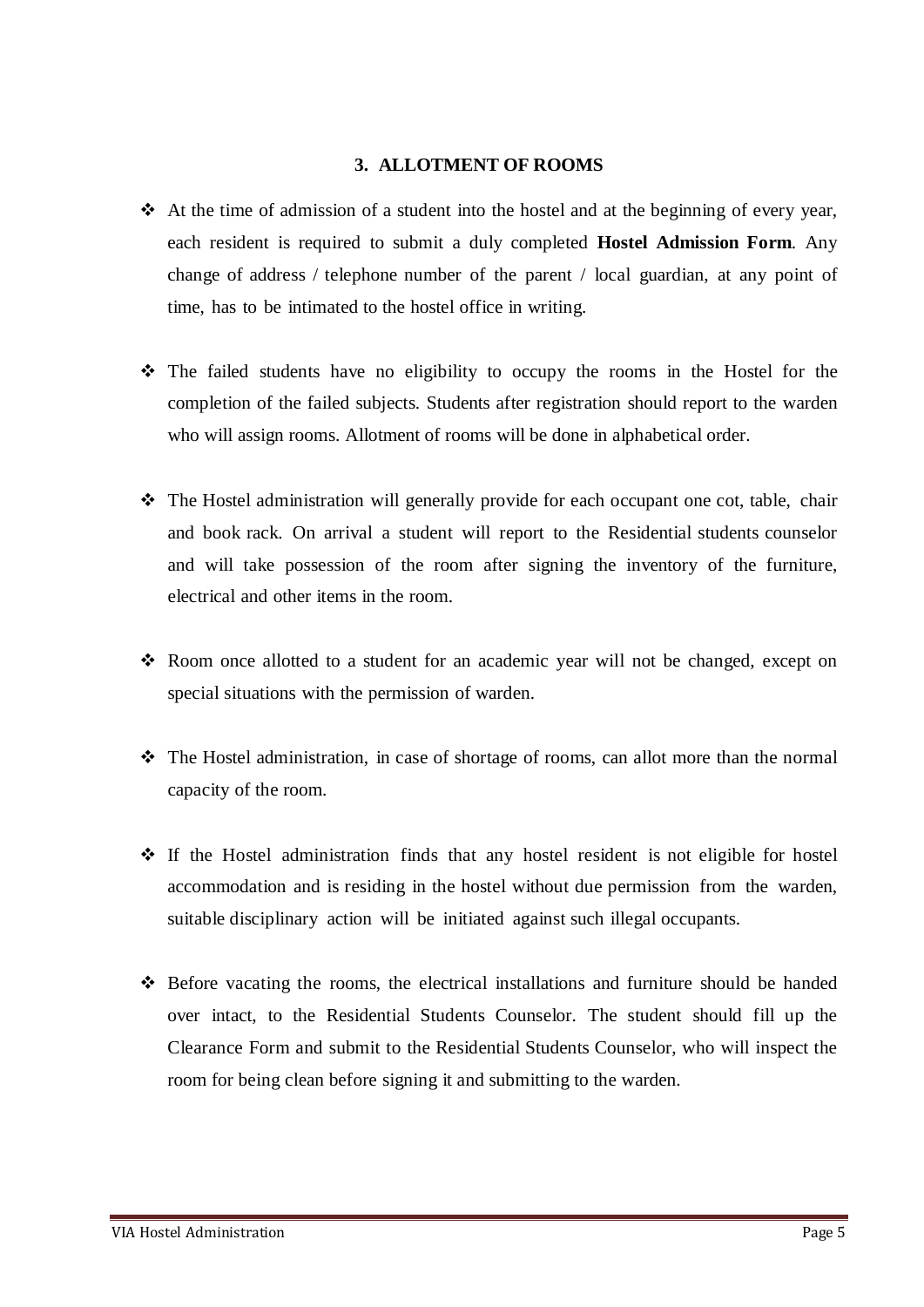#### **4. AMENITIES**

- Hostels are well equipped with modern cooking and dining amenities. Student's canteen is available to cater the needs of students. Computer, Xeroxing facilities also provided.
- Newspaper, Television with DTH facilities is also available in boys and girls hostels. Intercom is available in the all hostels.
- Wi-Fi facility is provided in all the hostels. Transport for medical emergencies is available in all the hostels including night time at free of cost.
- Browsing center available in both boys and Girls hostel
- All the students shall be brought under student's safety insurance scheme.
- Hot water provided in bathrooms.
- Safe drinking water on each floor and wing.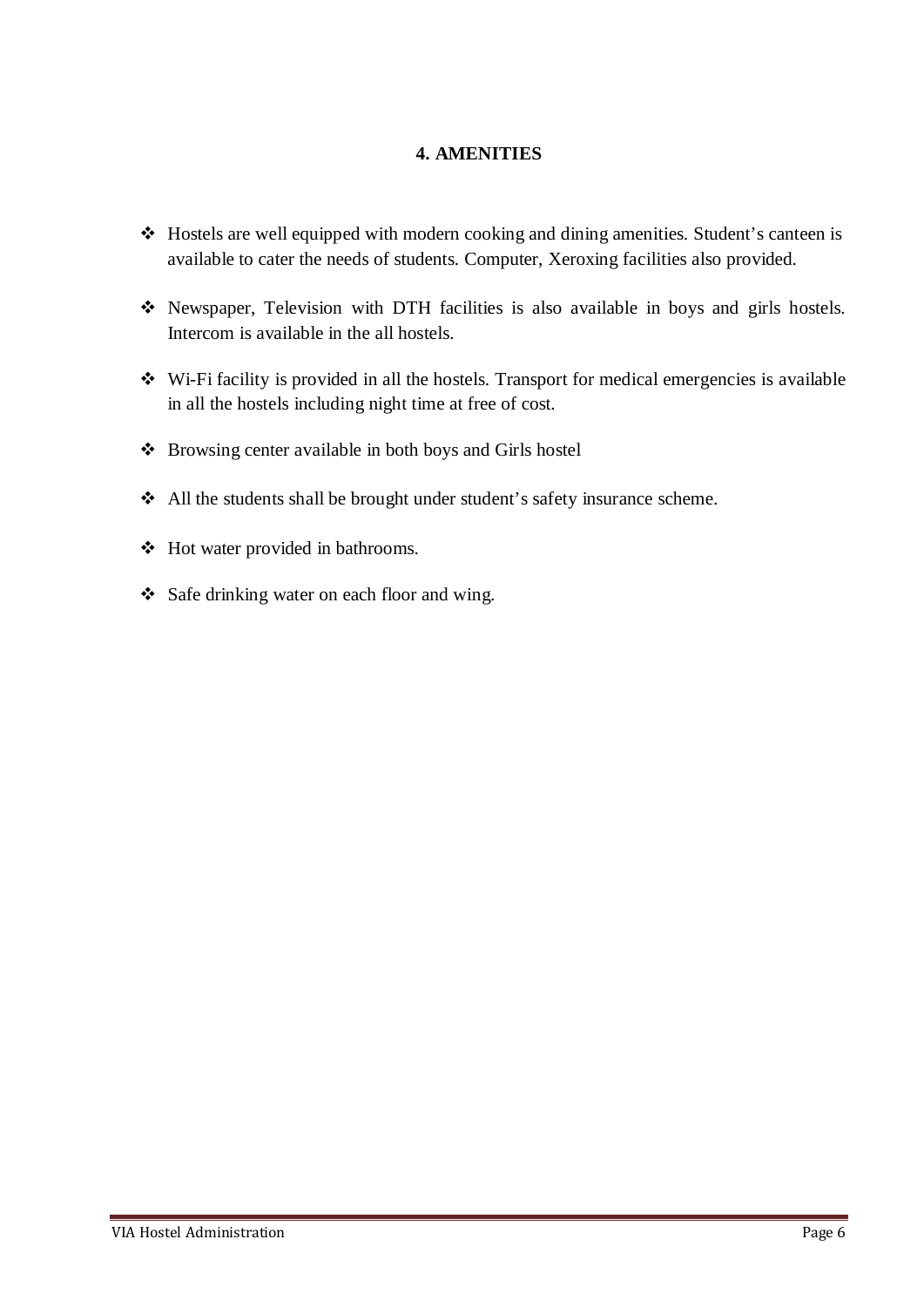#### **4. CODE OF CONDUCT**

- 1. All residents are required to maintain standards of attire, manners and behaviour expected of students of a prestigious institution of national repute. They are expected to behave courteously and fairly with every one inside and outside the campus.
- 2. All residents are required to always carry their valid Identity Cards issued to them by the college and produce it whenever demanded by the authorities.
- 3. The rooms, common areas and surroundings of the hostel should be kept clean and hygienic. Notices shall not be pasted on walls and walls shall not be defaced.
- 4. Rooms are allotted to each student on his/her personal responsibility. He/she should see to the upkeep of his/her room, hostel and its environment.
- 5. Students should bring to the notice of the Residential Students Counselor by making entries into the maintenance register of any pending maintenance work (Civil, Carpentry, Electrical, and Sanitation) to be carried out in rooms, corridors, toilets or other areas in hostel premises.
- 6. Students should co-operate in carrying out maintenance work and vacate their rooms completely when the Hostel administration requires the rooms for this purpose. On such occasions, the management will try to provide alternate accommodation.
- 7. The resident of a room is responsible for any damage to the property in the room during his / her occupancy of that room and will be required to replace/repair at their own cost the damage, if any.
- 8. In case of damage to or loss of hostel property the cost will be recovered from the students who are responsible for such damage or loss, if identified, or from all the students of the wing/hostel, as decided by the warden.
- 9. The resident shall not move any furniture from its proper allotted place and also not damage them in anyway.
- 10. **Ragging of students admitted to the college is totally banned. Any violation of this by the senior students will be dealt with very severely as per the college norms and guidelines issued from time to time by the competent authorities.**
- 11. Freshers should report incidents of ragging immediately. Those who do not do so even when being witnesses or victims, will be considered to be part of this practice, and will also be punished accordingly.
- 12. In the hostel premises following are strictly prohibited –

#### **Smoking**

- 
- **Consumption of alcoholic drinks**/**drugs**.
- Entering in intoxicated state.
- Gambling
- Intimidation or violence
- Willful damage to property
- ❖ Shouting and using abusive language
- Cooking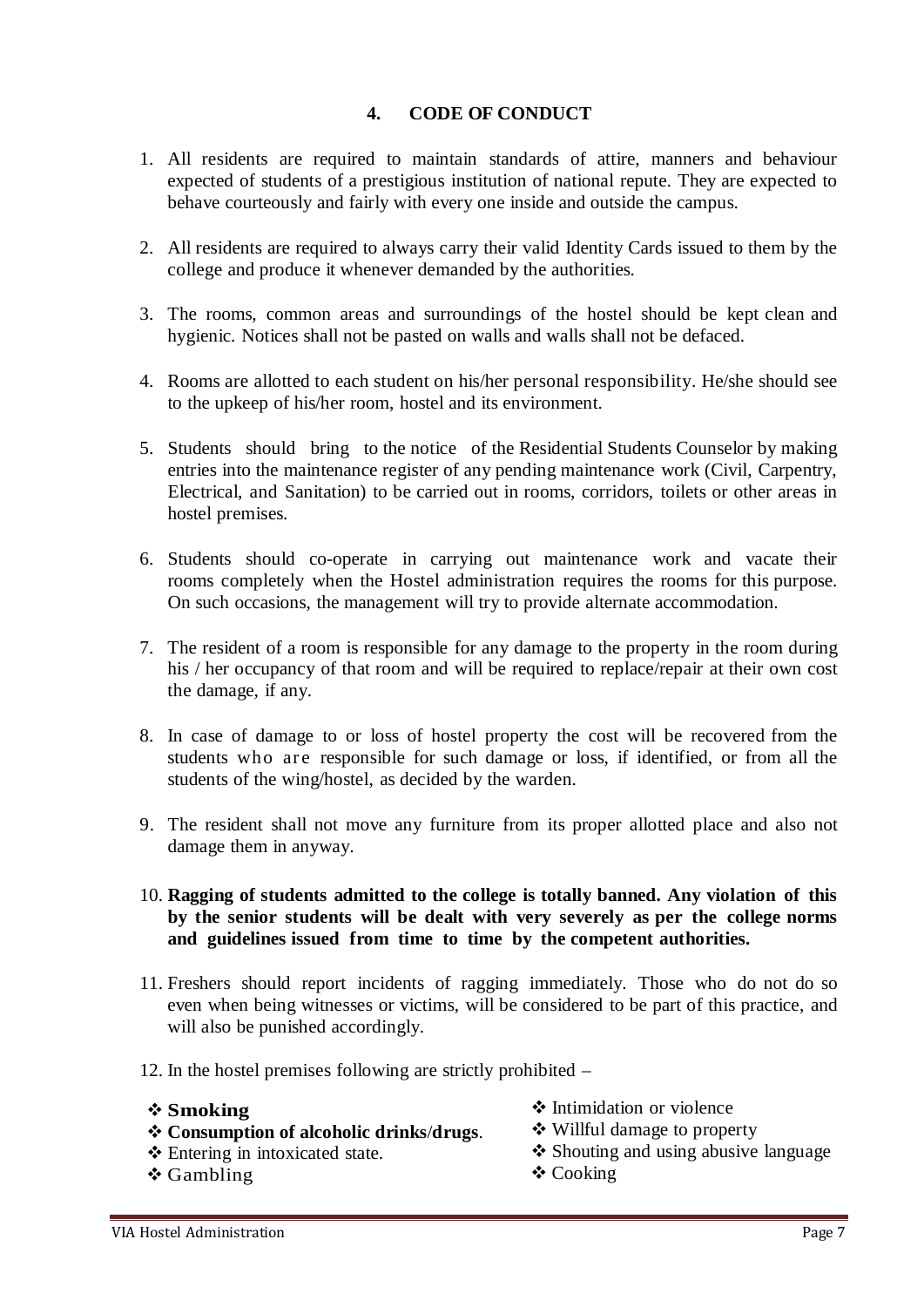- 13. Room services are strictly prohibited. However, for students who are sick, food may be served in room after taking permission from warden.
- 14. Residents should not participate in any anti-national, anti-social or undesirable activity in or outside the campus.
- 15. The use of electrical appliances such as immersion heaters, electric stove / heaters are not allowed in the rooms. Such appliances, if found will be confiscated and a fine will also be imposed.
- 16. The uses of audio systems which may cause inconvenience to other occupants are not allowed. The students should not view objectionable videos.
- 17. When the students go out of their room they should switch off all the electrical / electronic appliances, and keep their room locked.
- 18. In case any student has to stay out of hostel for a day or more for any reason, he has to inform the warden and take his permission.
- 19. Senior students of boys' hostels must make entry in the in-out register available with security guard, if they leave or enter into the hostel after 6.00 pm or any other time decided by the authorities.
- 20. First year boy students must take permission from Residential students counselor for going out of the campus for any reason and must submit the out-pass to the security guards at the hostel gate.
- 21. All residents of girls' hostels must be back in the hostel by 6.00 PM. If a girl student needs to stay out of the hostel after 6.00 pm due to any reason, she has to apply for and take prior written permission from the Warden.
- 22. The students are not allowed to be in the hostel during class hours unless permitted by the Warden after informing the Co-ordinator of the student.
- 23. Birthday celebrations are not permitted inside the hostel. However it may be allowed in specified location after getting permission from the Warden and giving an undertaking that they will celebrate peacefully and without littering the premises.
- 24. Residents shall not play outdoor games inside their rooms or in areas around the hostels which is not designated as playground.
- 25. Residents proceeding on leave on any working day must submit an application form duly approved by the Head of the Institution of the student.
- 26. First year girl students will be allowed to go home during holidays, only if they are accompanied by their parents or local guardian.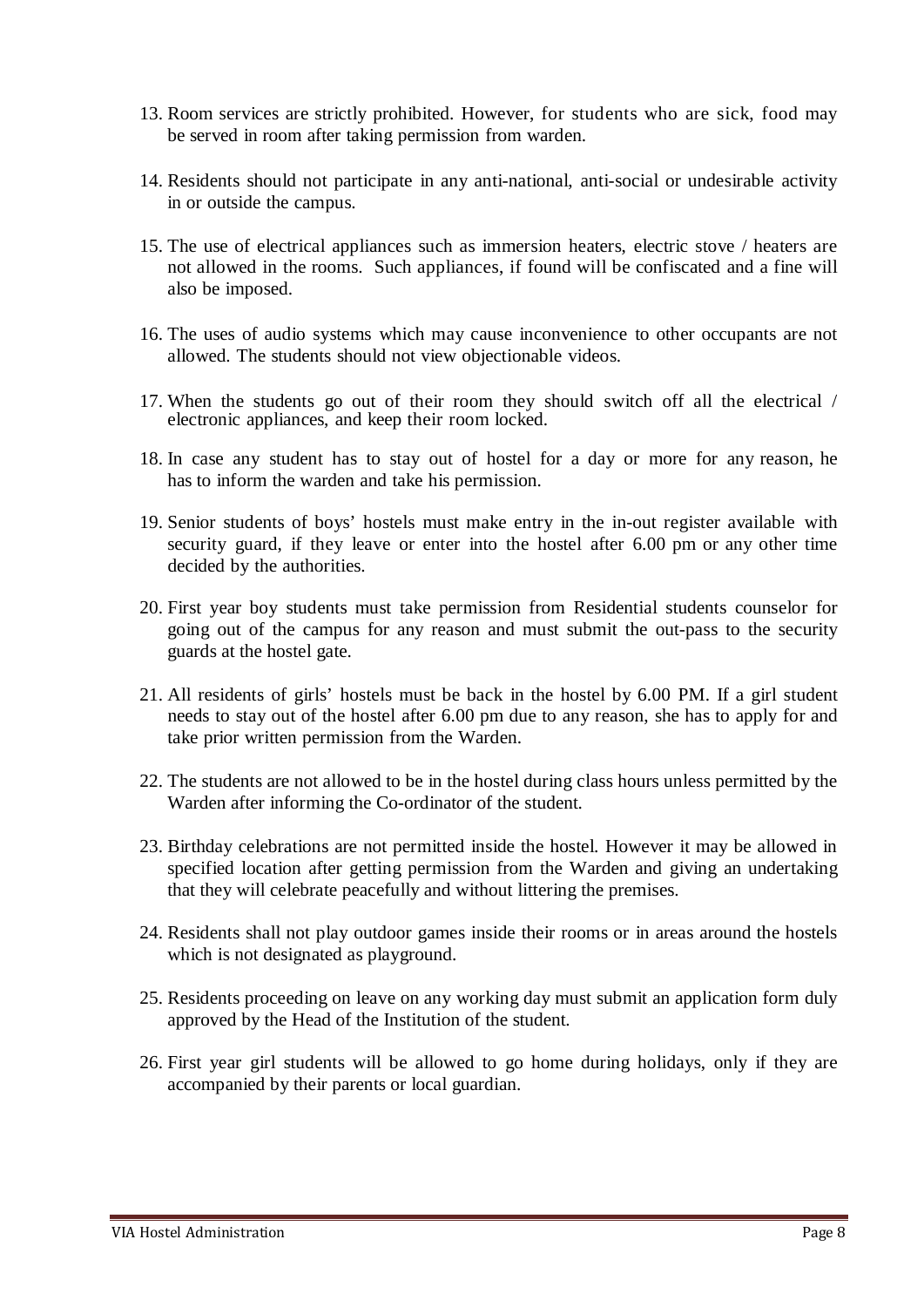#### **5. GUESTS AND VISITORS**

- Parent/guests are allowed to visit a student in the visitors' room in the hostel between 8.30 a.m. to 6.30 p.m. on holidays and Sundays.
- No Parent/guests are allowed in a student's room.
- Violation of any of the above rules regarding stay in the hostels will lead to disciplinary action including expulsion from the hostel.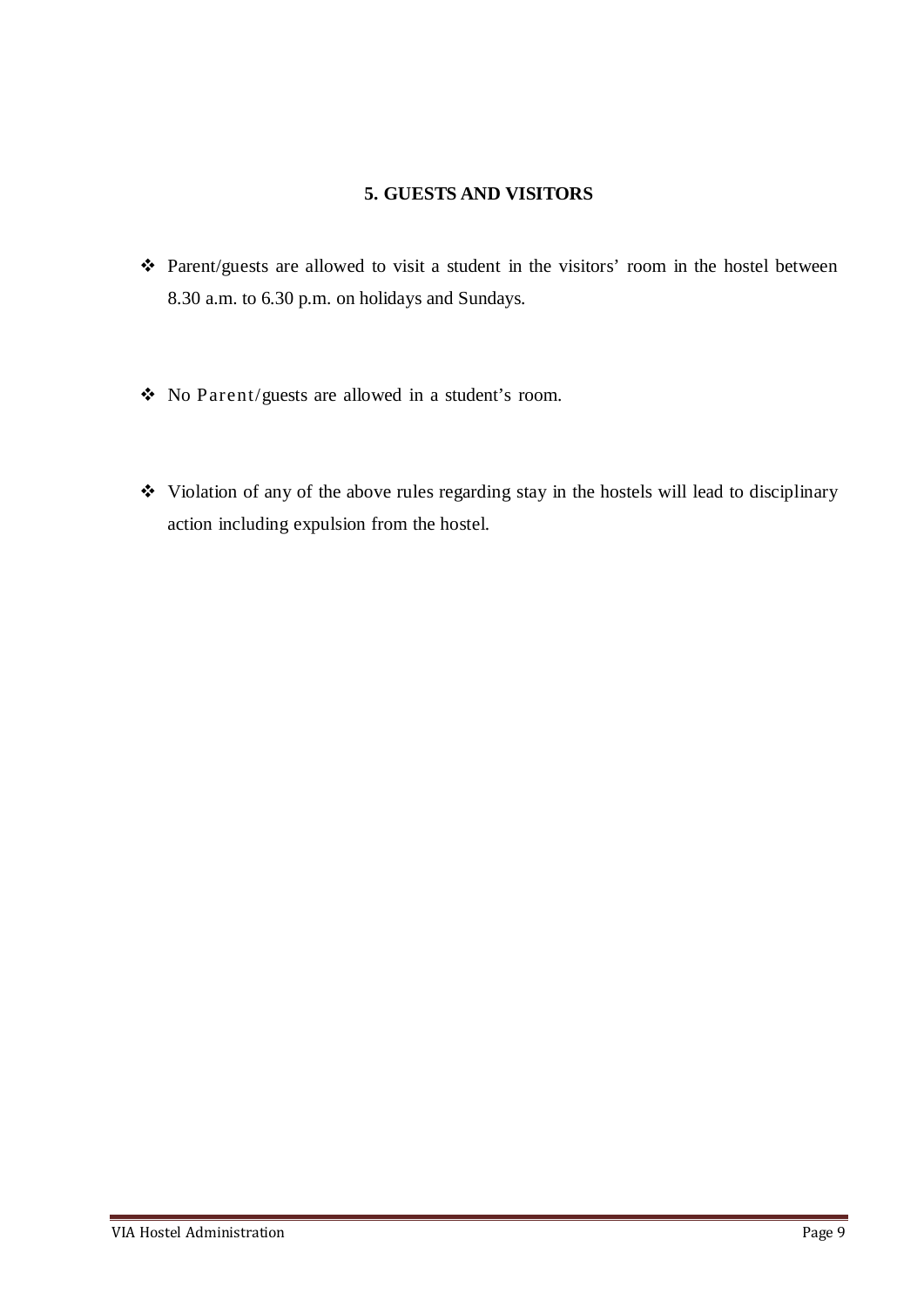#### **6. DISCIPLINARY MEASURES**

- $\triangle$  Any student who is found to be indulging in undesirable activities such as ragging, physical assault, damage to property, causing inconvenience to other inmates, playing inside the hostel premises, non-compliance of any of the conduct rules, or violation of any other rule defined in this manual will be liable to the following punishments-
	- Expulsion from the hostel.
	- A record of his / her misconduct will be made in his personal file which may also reflect in the conduct certificate.
	- The cost of damage will be fully recovered from him/her together with penalty.
	- He/she will also be fined commensurate with the offence committed.
	- No recommendations will be given to him/her for higher studies.
	- Suspended / Expelled from the college.
- Availing room service or taking food or mess utensils to the room will attract disciplinary action by hostel administration.
- $\triangle$  Any student found to having used any or in possession of narcotic substance including Tobacco products, Alcohol, Drugs and the like, will be proceeded against legally under the **Narcotic Drugs and Psychotropic Substances Act (NDPS Act)** and will also be expelled from the hostel and college.
- Any breach of the conduct rules or any act of indiscipline will invite an enquiry that will be conducted by the Enquiry Committee. The Hostel Administration will implement the recommendation of the Enquiry Committee. Depending on the seriousness of the case, the administration reserves the right to take direct disciplinary action, amounting to even expulsion at short notice from the hostel.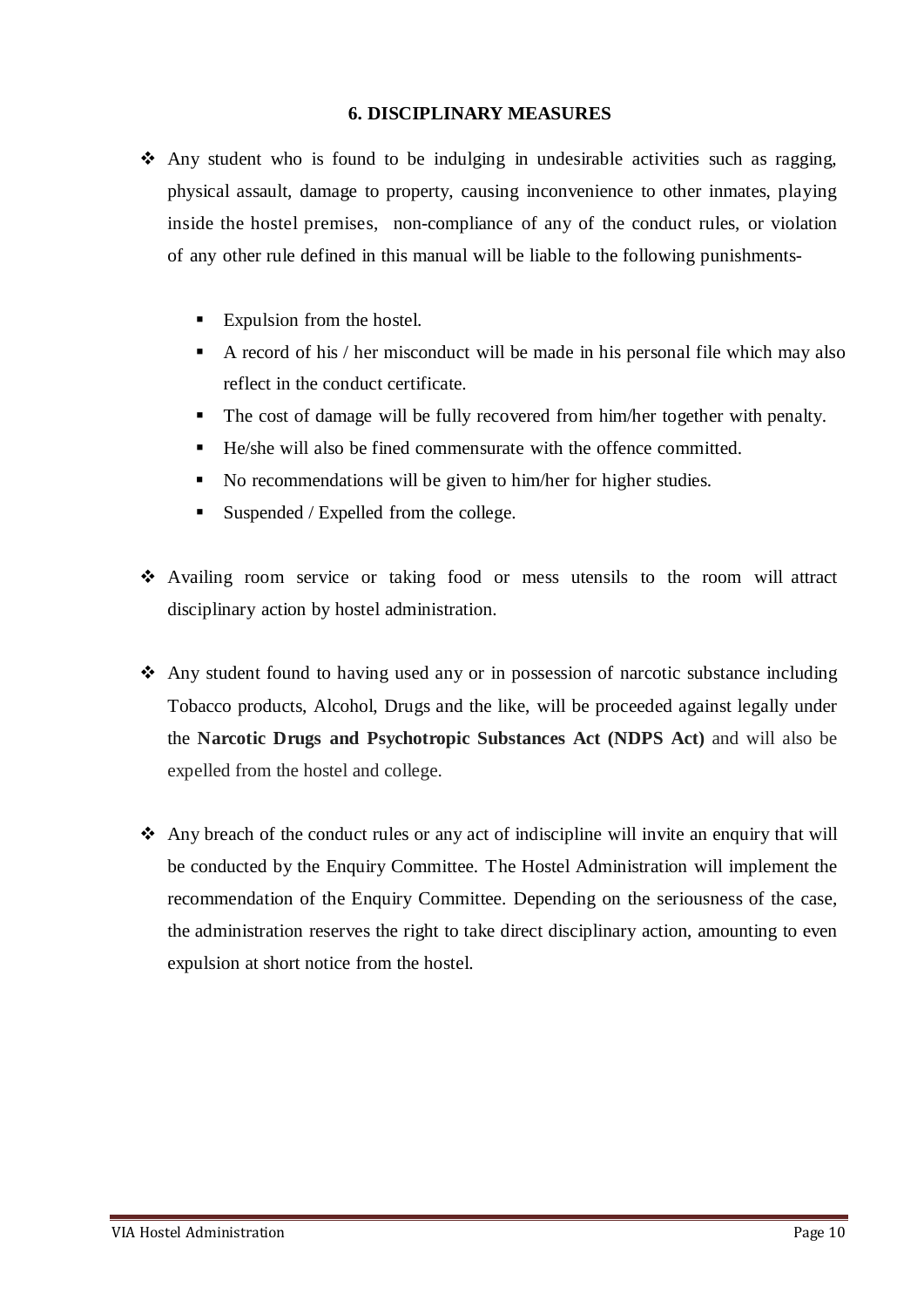#### **9. RESPONSIBILITIES OF RESIDENTS**

- $\triangleleft$  General damage to the hostel building and property will be the collective responsibility of all the residents and the cost will be recovered from them.
- Residents should not indulge in practices / activities, which may endanger their own personal safety as well as that of others.
- Residents will be personally responsible for the safety of their belongings. They are advised to keep under lock all valuable items such as Laptop, Mobile Phone, etc. and lock the room even when they are out for a short period.
- Residents are duty bound to report to the Residential Students Counselor/ Resident Tutor/ Deputy Warden / Warden / Institute authorities in case they notice any unwanted incident or undesirable activity going on in the hostel or on the campus.
- Students should not arrange any functions or meeting within the hostel or outside or within the campus without specific permission of the Head of the Institution.
- \* Residents are required to keep the rooms and common areas clean, healthy and presentable.
- Any case of theft should be reported promptly to the Residential students Counselor/ Security through warden. They should not try to deal the matter themselves. Whoever tries to deal it themselves and thereby creating trouble will also face disciplinary action.
- $\cdot$  Residents are required to be in their respective rooms during the roll call from 07.30 pm onwards every day.
- \* Residents are required to maintain silence after 10.00 pm.
- $\div$  If students create law and order problems outside the campus, they are answerable to the police on their own and should not involve the college name. In such cases, they will also be answerable to Hostel/College administration as per the college norms and appropriate action will be initiated against them.
- Residents should comply with routine announced room check and surprise check that may be required to be conducted from time to time.
- $\div$  Residents should not keep any poison materials or unwanted materials in the hostel.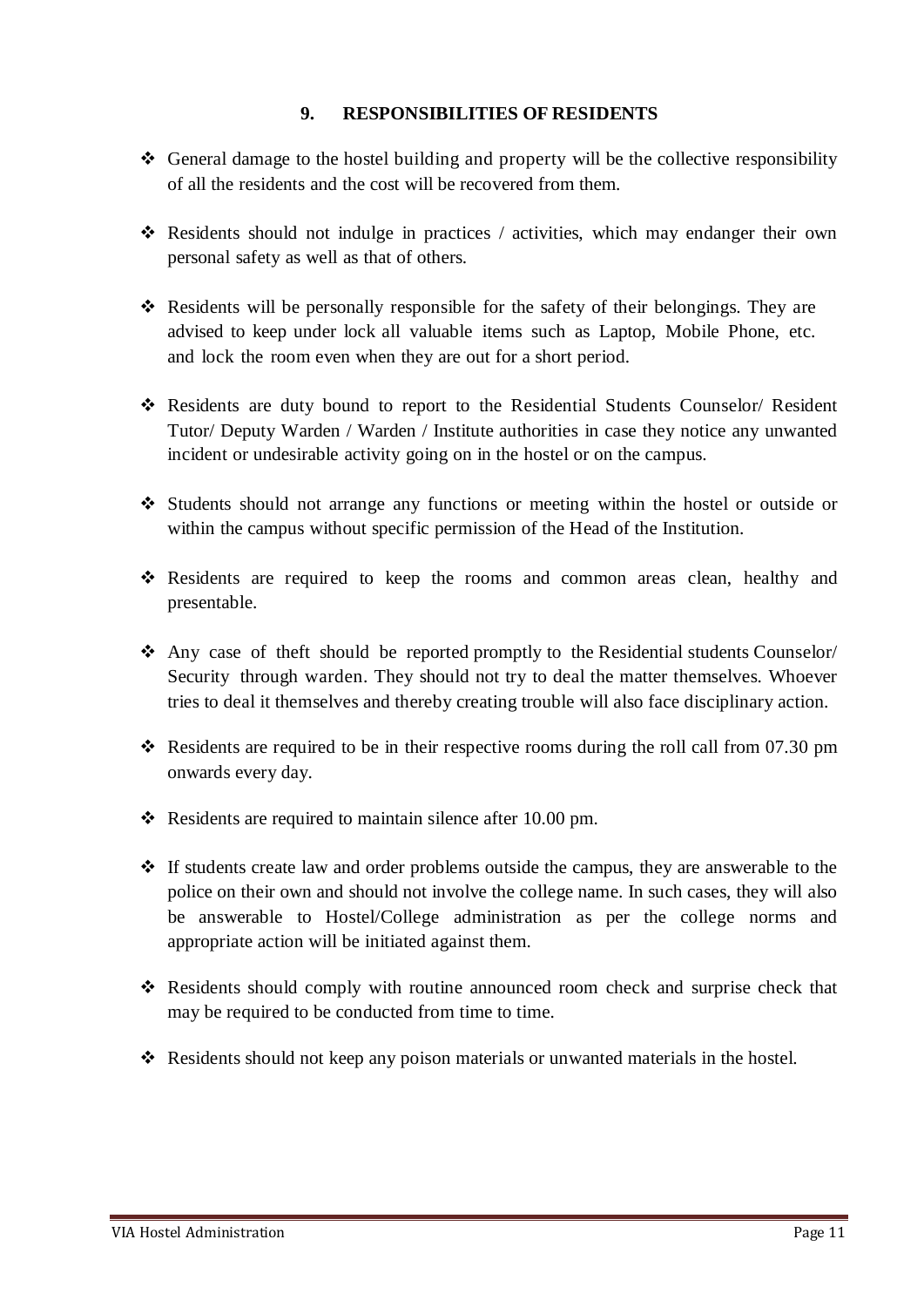#### **10. MESS FUNCTIONING**

- All the inmates of a hostel will compulsorily become a permanent member of the mess.
- Each hostel mess (Boys and Girls Mess) will have a mess committee consisting of one representative from each of the hostel and one overall student representative to be nominated by the Head of the institutions.
- $\hat{\mathbf{v}}$  The mess committee will prepare the semester menu in advance in coordination with warden and display it on the notice board.
- The mess committee will monitor the quality and quantity of the food being served and ensure that the menu prepared in advance is followed by the caterer.
- The mess committee will ensure cleanliness of the dining area and create awareness among the diners the importance of maintaining decorum, not wasting food, etiquettes and saving water.
- The monthly mess bill will be prepared by the Hostel office, taking into consideration the number of days for which reduction is sought (n-4 rule will be followed).
- The refund of excess mess amount will be calculated on a yearly basis and the refunds will be credited into the resident's bank account directly.
- No student can claim mess reduction unless he/ she had intimated his / her absence in advance by applying for mess reduction in the prescribed form.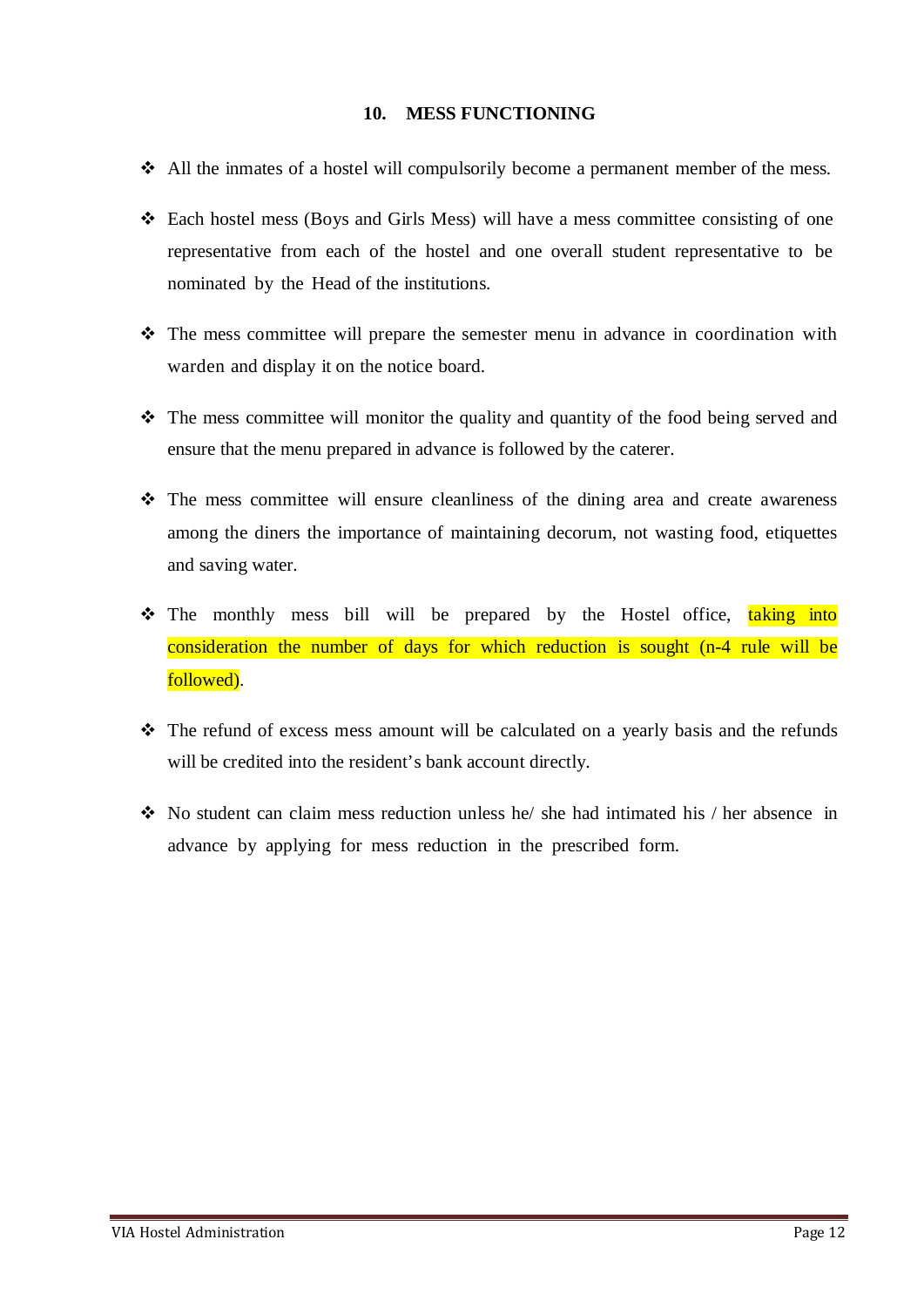#### **11. MESS RULES**

- The quantity of food will be unlimited.
- $\div$  Mess reduction is admissible to the residents of Hostels on the following grounds:
	- Approved Study Holidays and Semester Vacation declared by the Institute.
	- Periods duly recommended by the Co-ordinator and availed by the students for purposes such as participation in sports, competitions, seminars, educational tours, RAWE, VSP, etc.
	- Any other valid reason with prior permission of warden.
- Application for mess reduction should be made in the prescribed form and it should be submitted three days in advance. The application should be forwarded by the Residential student's counselor.
- Students other than the Mess Committee Members are not permitted to enter the kitchen or store room of the mess on any account.
- Students are not permitted to cook any food on their own accord in the mess or in their rooms.
- Students on no account whatsoever will be permitted to take food outside the mess. Nor can they take mess utensils such as plate, spoon, tumblers, etc, to their rooms.
- No food will be served in the rooms of the hostel for any student unless a students' condition requires the food to be served in their rooms and approved by the Mess Manager / Residential student's counselor.
- No diner shall waste food. Paying mess bill does not entitle a diner to waste food.
- Ensure that the mess and surroundings are neat and clean. No notices shall be pasted on walls. Notices put up on the notice boards should not be removed by the diners.
- All diners shall interact with the mess staff in the dining hall in a courteous manner.
- After eating food, diners shall leave the cup, plate, waste food etc. in the designated bins.
- $\cdot \cdot$  If any diner is medically ill and requires a special diet (eg. Oil-less food) he / she can request the **Mess Manager** to arrange for the same at the mess.
- The food for the guests will be charged as per the norms.
- $\triangle$  The mess will function as per the approved schedule.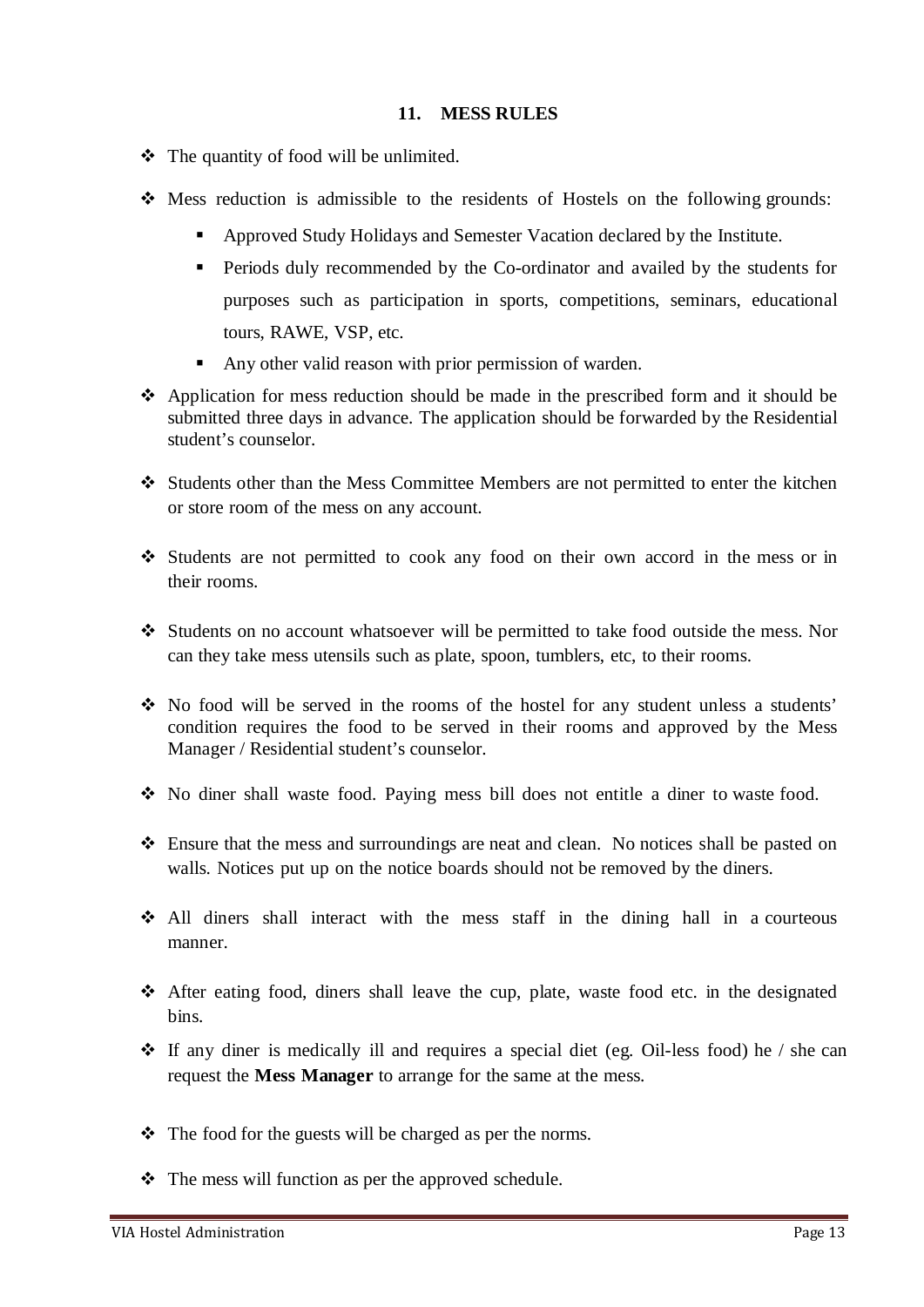#### **12. HOSTEL ADMISSION/RE-ADMISSION PROCESS**

- 1. A letter correspondence and SMS to parents informing about the details of hostel admission will be sent at least 15 days before the admission date.
- 2. Those students on whom disciplinary action has been taken will be asked to bring their parents to meet the concerned authorities and based on which the decision to allot them room or not will be taken.
- 3. The students along with their parent will be attending the admission process on the mentioned date.
- 4. The students and parents will be briefed about the rules and regulations and should sign an undertaking upon agreeing to abide by those rules and regulations.
- 5. Allotment of rooms will be done upon producing the fee receipt and submitting the filled-in Hostel Admission Form.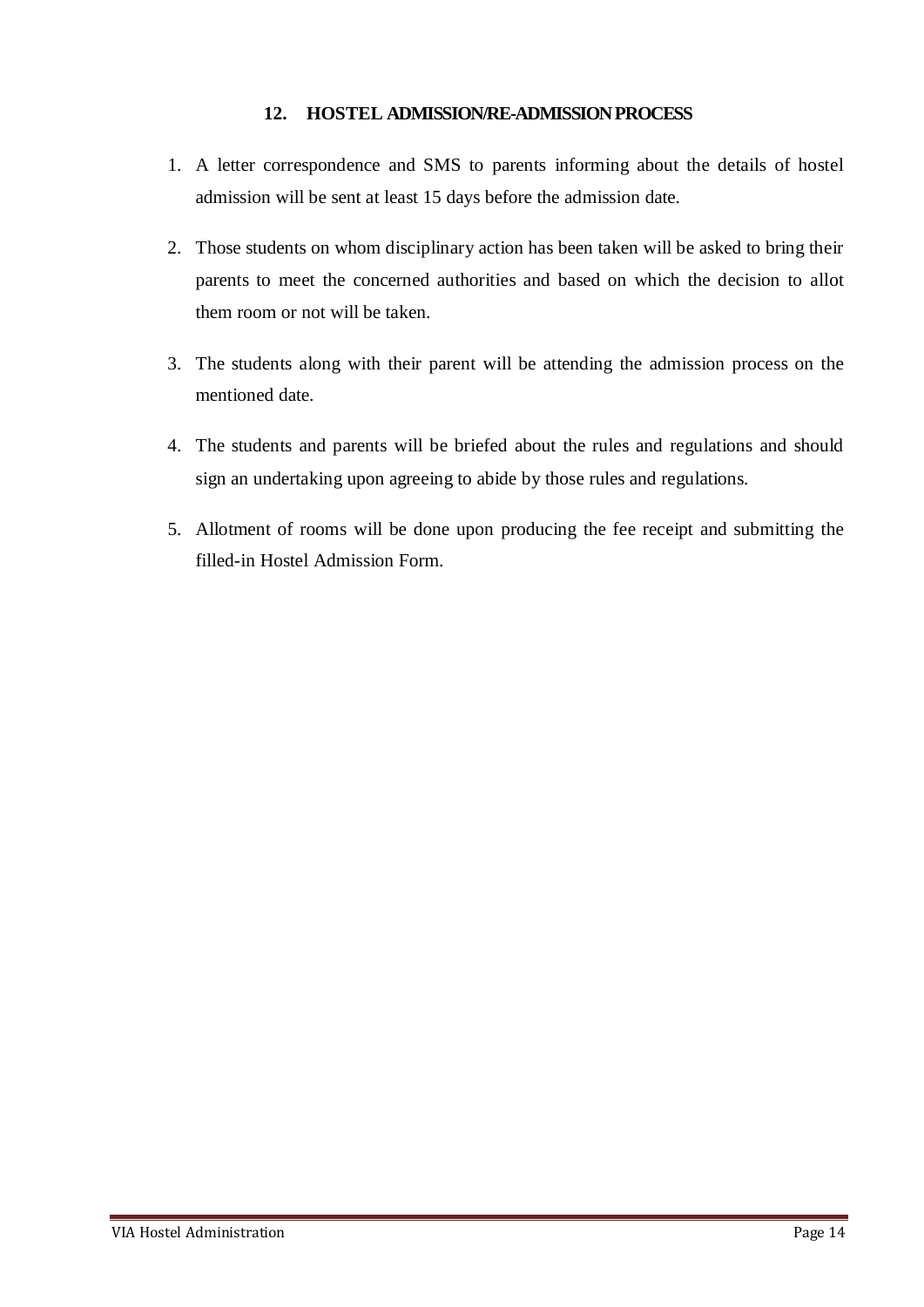## **ANNEXURE I** HOSTEL ADMISSION FORM

The Warden



Sir,

I wish to apply for admission to the hostel for the **academic year 2017 - 18** I am giving below the necessary information.

| 1.  |                                                                                                                                                                                                                                                                                                       |                                                                                                                                                                  |
|-----|-------------------------------------------------------------------------------------------------------------------------------------------------------------------------------------------------------------------------------------------------------------------------------------------------------|------------------------------------------------------------------------------------------------------------------------------------------------------------------|
| 2.  | Course/Branch                                                                                                                                                                                                                                                                                         |                                                                                                                                                                  |
| 3.  | Father's/Mother's Name                                                                                                                                                                                                                                                                                |                                                                                                                                                                  |
| 4.  |                                                                                                                                                                                                                                                                                                       | 5.<br>Blood Group : _______________                                                                                                                              |
| 6.  |                                                                                                                                                                                                                                                                                                       | Allergy to any Medicine if Yes, Please mention :_________________________________                                                                                |
| 7.  | $\frac{1}{2}$ . The contract of $\frac{1}{2}$ and $\frac{1}{2}$ and $\frac{1}{2}$ and $\frac{1}{2}$ and $\frac{1}{2}$ and $\frac{1}{2}$ and $\frac{1}{2}$ and $\frac{1}{2}$ and $\frac{1}{2}$ and $\frac{1}{2}$ and $\frac{1}{2}$ and $\frac{1}{2}$ and $\frac{1}{2}$ and $\frac{1}{2}$ a<br>Email ID | 8.<br>Mobile No. $\frac{1}{2}$ $\frac{1}{2}$                                                                                                                     |
| 9.  |                                                                                                                                                                                                                                                                                                       |                                                                                                                                                                  |
| 10. |                                                                                                                                                                                                                                                                                                       | ,我们也不能在这里的时候,我们也不能在这里的时候,我们也不能会在这里的时候,我们也不能会在这里的时候,我们也不能会在这里的时候,我们也不能会在这里的时候,我们也不                                                                                |
|     |                                                                                                                                                                                                                                                                                                       | Phone No. : $\qquad \qquad$                                                                                                                                      |
| 11. |                                                                                                                                                                                                                                                                                                       |                                                                                                                                                                  |
|     |                                                                                                                                                                                                                                                                                                       | <u> 1989 - Andrea Santana, amerikana amerikana amerikana amerikana amerikana amerikana amerikana amerikana amerika</u><br>$\boxed{\text{Phone No.}: \_\_\_\_\_}$ |
| 12. | Occupation/Designation of :                                                                                                                                                                                                                                                                           |                                                                                                                                                                  |
|     | Local Guardian : North Contract of the Contract of the Contract of the Contract of the Contract of the Contract of the Contract of the Contract of the Contract of the Contract of the Contract of the Contract of the Contrac                                                                        |                                                                                                                                                                  |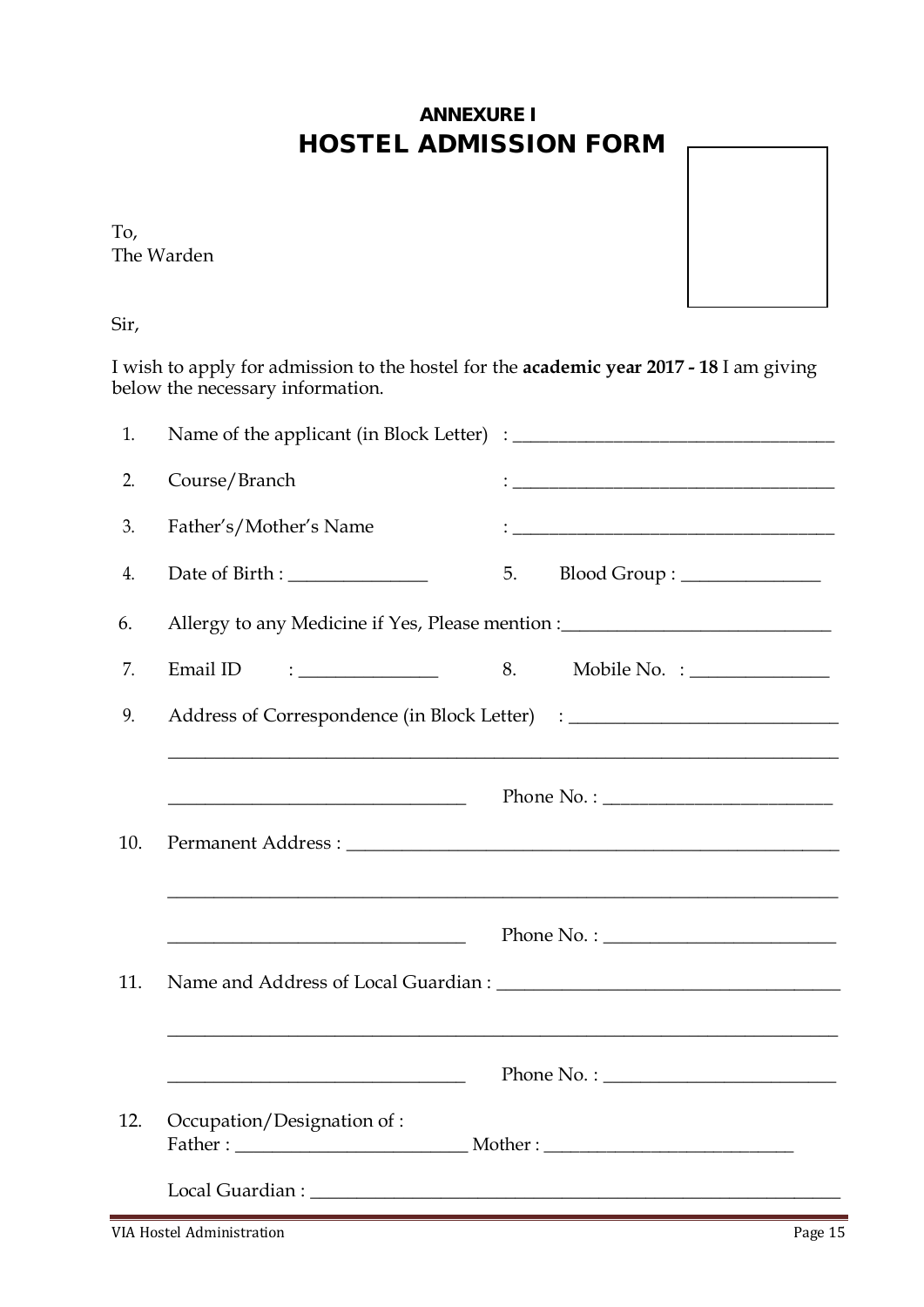- 13. Name of the relatives/visitor (Other than Parents/Local Guardian) with address and Phone No.
	- i)
	- ii)
	- iii)
	- 14. Whether he/she will travel alone or with the Parents/Local Guardian at the time of Holiday of the Institute.
	- 15. In case of emergency, we can contact Mr./Ms./Mrs.

Relationship with you \_\_\_\_\_\_\_\_\_\_\_\_\_\_\_\_\_\_\_\_\_\_\_\_\_\_\_\_ .

### **Declaration by the applicant**

- 1. I have carefully read and understood all the rules and regulations mentioned above. I will follow the rules and regulations and subsequent changes/addition if any as laid down by the Management.
- 2. I understand that a suitable action can be taken against me if I do not abide by the rules & regulations of the Institute. If I leave the Hostel on my own or I am expelled from the Hostel in the midst of the session, I will not be entitled to claim any refund.
- 3. I certify that the information above is true to the best of my knowledge and belief. I further declare that anything happens to me or any kind of mishaps occurs outside/inside of the hostel due to my negligence/fault, the management will not be responsible for that.

**Signature of the Student**

| <b>Signature of the Father/Mother</b> | <b>Signature of the Local Guardian</b> |  |  |
|---------------------------------------|----------------------------------------|--|--|
| <b>For Official Use Only</b>          |                                        |  |  |
| Date of Admission in Hostel:          | Room Allotted:                         |  |  |
| <b>Signature of the Counselor</b>     | <b>Signature of Warden</b>             |  |  |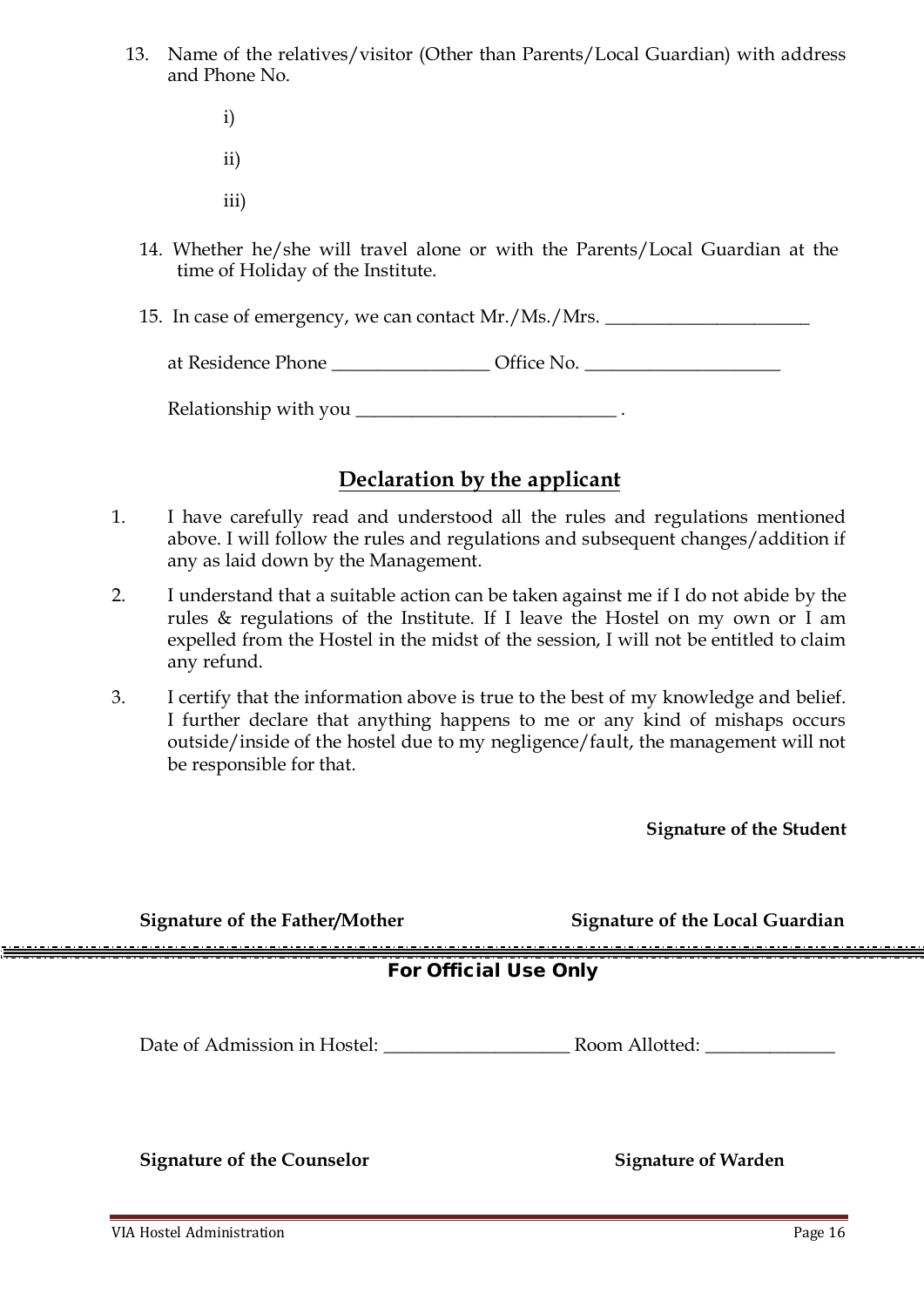#### **ANNEXURE II**

#### **AFFIDAVIT BY THE STUDENT**

I, (full name of student with admission/registration/enrolment number) s/o d/o Mr./Mrs./Ms.

\_\_\_\_\_\_\_\_\_\_\_\_\_\_\_\_\_\_\_\_\_\_\_\_\_\_\_\_\_\_\_\_\_\_\_\_\_\_\_\_\_\_\_ , having been admitted to (name of the institution) , have received a copy of the UGC Regulations on Curbing the Menace of Ragging in Higher Educational Institutions, 2009, (hereinafter called the "Regulations") carefully read and fully understood the provisions contained in the said Regulations. 2) I have, in particular, perused clause 3 of the Regulations and am aware as to what constitutes ragging. 3) I have also, in particular, perused clause 7 and clause 9.1 of the Regulations and am fully aware of the penal and administrative action that is liable to be taken against me in case I am found guilty of or abetting ragging, actively or passively, or being part of a conspiracy to promote ragging. 4) I hereby solemnly aver and undertake that

- a) I will not indulge in any behaviour or act that may be constituted as ragging under clause 3 of the Regulations.
- b) I will not participate in or abet or propagate through any act of commission or omission that may be constituted as ragging under clause 3 of the Regulations.

5) I hereby affirm that, if found guilty of ragging, I am liable for punishment according to clause 9.1 of the Regulations, without prejudice to any other criminal action that may be taken against me under any penal law or any law for the time being in force. 6) I hereby declare that I have not been expelled or debarred from admission in any institution in the country on account of being found guilty of, abetting or being part of a conspiracy to promote, ragging; and further affirm that, in case the declaration is found to be untrue, I am aware that my admission is liable to be cancelled.

Declared this \_\_\_day of \_\_\_\_\_\_\_\_\_ month of \_\_\_\_\_year.

Signature of deponent Name:

\_\_\_\_\_\_\_\_\_\_\_\_\_\_\_\_

VERIFICATION Verified that the contents of this affidavit are true to the best of my knowledge and no part of the affidavit is false and nothing has been concealed or misstated therein.

Verified at (place) on this the (day) of (month), (year).

Signature of deponent

Solemnly affirmed and signed in my presence on this the (day) of (month) , (year ) after reading the contents of this affidavit.

OATH COMMISSIONER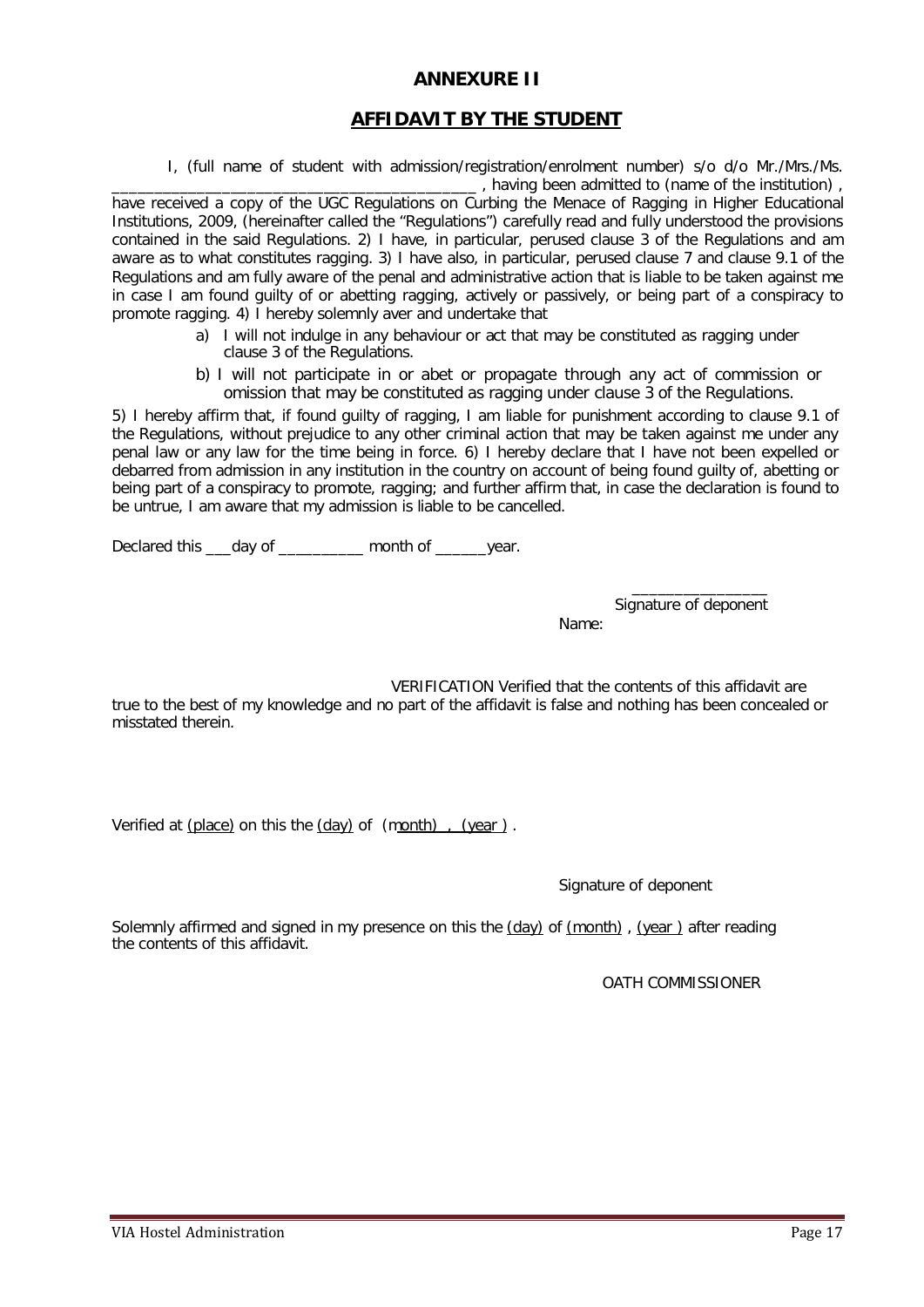#### **ANNEXURE III AFFIDAVIT BY PARENT/GUARDIAN**

I, Mr./Mrs./Ms. \_\_\_\_\_\_\_\_\_\_\_\_\_\_\_\_\_\_\_\_\_\_\_\_\_\_\_\_\_\_\_\_\_\_\_\_\_\_\_\_\_\_\_\_\_\_\_\_\_\_\_\_\_ (full name of parent/guardian) father/mother/guardian of , (full name of student with admission/registration/enrolment number), having been admitted to \_\_\_\_(name of the institution), have received a copy of the UGC Regulations on Curbing the Menace of Ragging in Higher Educational Institutions, 2009, (hereinafter called the "Regulations"), carefully read and fully understood the provisions contained in the said Regulations.

2) I have, in particular, perused clause 3 of the Regulations and am aware as to what constitutes ragging.

3) I have also, in particular, perused clause 7 and clause 9.1 of the Regulations and am fully aware of the penal and administrative action that is liable to be taken against my ward in case he/she is found guilty of or abetting ragging, actively or passively, or being part of a conspiracy to promote ragging. 4) I hereby solemnly aver and undertake that

- a) My ward will not indulge in any behaviour or act that may be constituted as ragging under clause 3 of the Regulations.
- b) My ward will not participate in or abet or propagate through any act of commission or omission that may be constituted as ragging under clause 3 of the Regulations.

5) I hereby affirm that, if found guilty of ragging, my ward is liable for punishment according to clause 9.1 of the Regulations, without prejudice to any other criminal action that may be taken against my ward under any penal law or any law for the time being in force. 6) I hereby declare that my ward has not been expelled or debarred from admission in any institution in the country on account of being found guilty of, abetting or being part of a conspiracy to promote, ragging; and further affirm that, in case the declaration is found to be untrue, the admission of my ward is liable to be cancelled.

Declared this \_\_\_day of \_\_\_\_\_\_\_\_ month of \_\_\_\_\_year.

Signature of deponent Name: Address: Telephone/ Mobile No.:

\_\_\_\_\_\_\_\_\_\_\_\_\_\_\_\_\_\_\_\_\_

#### **VERIFICATION**

Verified that the contents of this affidavit are true to the best of my knowledge and no part of the affidavit is false and nothing has been concealed or misstated therein. Verified at (place) on this the  $(day)$  of  $(month)$ ,  $(year)$ .

Signature of deponent

Solemnly affirmed and signed in my presence on this the (day) of (month), (year) after reading the contents of this affidavit.

OATH COMMISSIONER